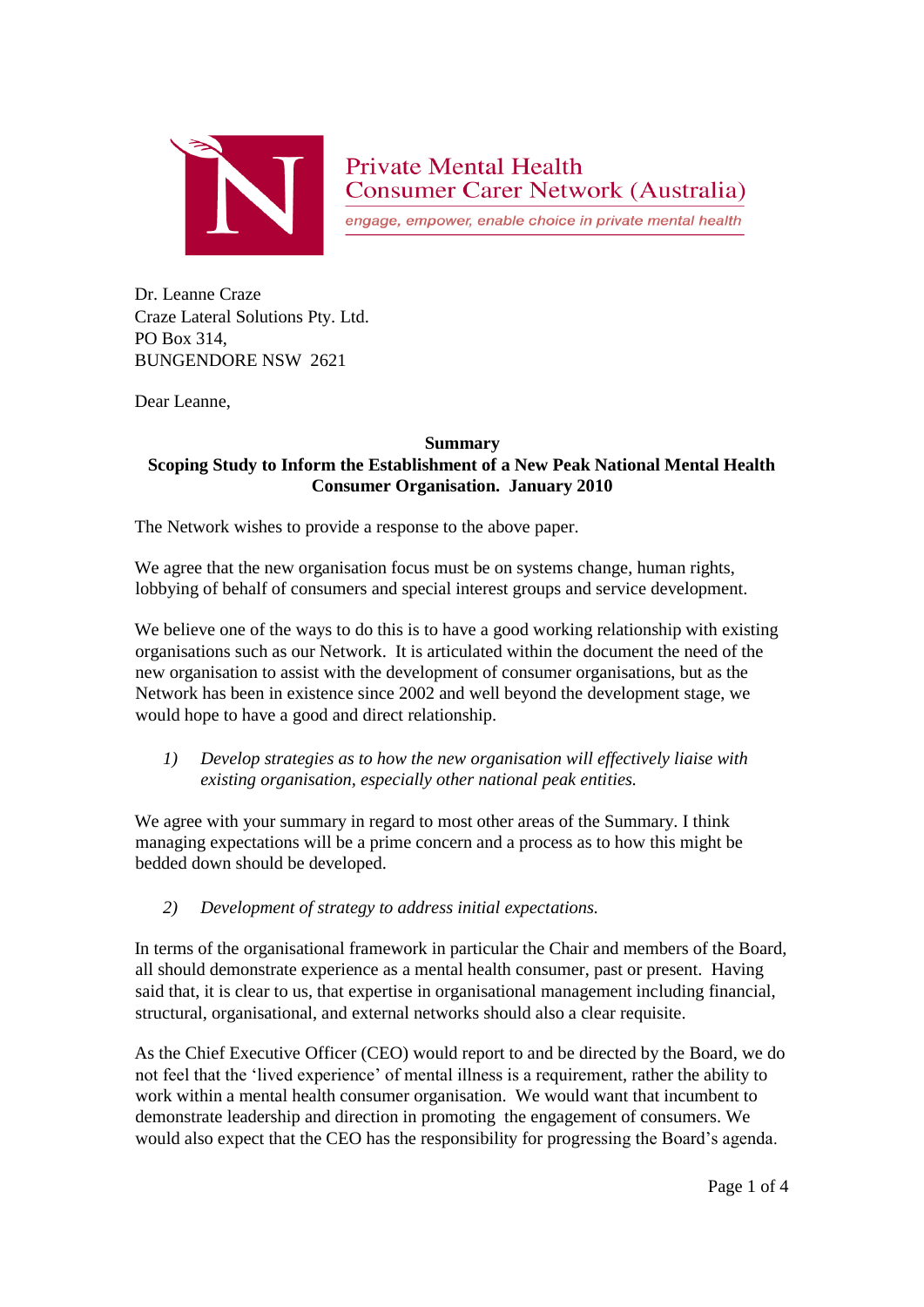We would also want the incumbent to promote a culture and practice for consumer participation and engagement within the new organisation, fostering a positive and construct team environment which encourages ownership and responsibility. This should be achieved through effective management and support for the new organisation's position as the mental health sector's consumer peak body.

- *3) The CEO need not have the lived experience as a mental health consumer.*
- *4) The CEO will have expertise in promote a culture and practice for consumer participation and engagement within the new organisation, fostering a positive and construct team environment which encourages ownership and responsibility*.

The one thing that the Network feels very strongly about and differs from the Summary Paper, is the position of Chair. It is our view the Chair must be appointed as an **Independent** Chair.

Throughout the national consultations, the view that the Chair should be appointed as **Independent** has been articulated by consumers. The view of the Network is that we must hear the national consumer voice and strongly believe that this should be the position for the new consumer peak body. Little reference is made within the Summary paper to the Chair and this is to the *Inaugural* Chair. In past papers and consultations, **Independent** has been articulated and we do not think, given the overwhelming agreement from consumers around Australia, that this should be altered.

Further, it is our view that to ensure the most appropriate individual is appointed to this position, an advertisement be placed in all national and leading state and territory papers. Any other possible way of recruiting the Independent Chair would in the Network's view be both counter-productive and may not recruit the best individual. This could leave the new consumer organisation open to the risk of things such as infighting, popular individual rather than expert, lobbying by particular organisations or individuals, all the things that we would want to avoid.

The Independent Chair will be the key in our view to the acceptance of the new consumer organisation. He/She will be the spokesperson, public face and liaison for external partnerships with the Commonwealth Department of Health and Ageing firstly and other Australian/State Government Departments at all levels as well as the community. He/She will be publicly profiling the organisation, building key relationships to ensure acceptability and sustainability of the national consumer voice.

We would expect the Independent Chair to have:

- Demonstrated record of leadership in consumer organisations;
- Proven management skills;
- Understanding of mental health issues which affect mental health consumers from a lived experience;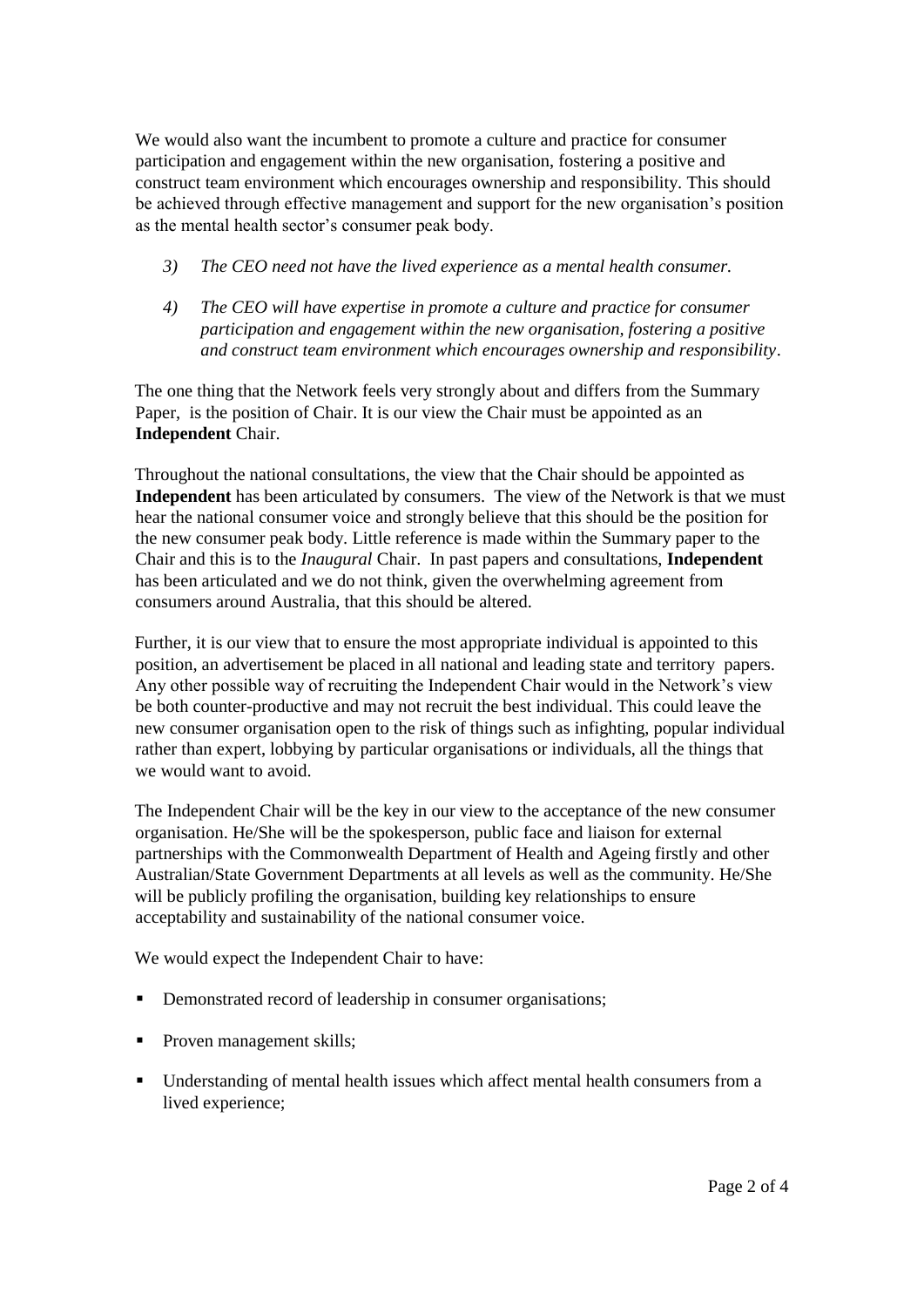- Ability to undertake oversight of the organisations finances within tight financial constraints;
- Experience in public speaking and as an organisational representative of high level committees and working groups;
- Comprehensive understanding of policy, legislation and associated frameworks which affect the delivery of services within the mental health sector;
- Comprehensive understanding of the National Mental Health Strategy; and
- An ability to maintain and engage partnerships with key stakeholders, government and the broader mental health system.
	- *5) The Chair of the new Organisation must be appointed as the Independent Chair 6)*

*The position must be advertised nationally in the Australian print media.*

Strong consideration must also be given to advertising within the consumer/consumer organisational members of the new peak body for ALL board positions. This would allow for the most appropriate individuals to apply/nominate for these positions opening up the opportunities beyond the suggested nomination process.

*7) ALL board positions must be advertised through the consumer/consumer organisational members of the new peak.*

Again, the Network wishes to re-iterate our support for that outlined within the Summary paper but ask that you strongly consider the following Recommendations.

- **1) Develop strategies as to how the new organisation will effectively liaise with existing organisation, especially other national peak entities.**
- **2) Development of strategy to address initial expectations.**
- **3) The CEO need not have the lived experience as a mental health consumer.**
- **4) The CEO will have expertise in promote a culture and practice for consumer Participation and engagement within the new organisation, fostering a positive and construct team environment which encourages ownership and responsibility.**
- **5) The Chair of the new Organisation must be appointed as the** *Independent*  **Chair.**
- **6) The position of Chair must be advertised nationally in the Australian print media.**
- **7) All board positions must be advertised through the consumer/consumer organisational members of the new peak.**